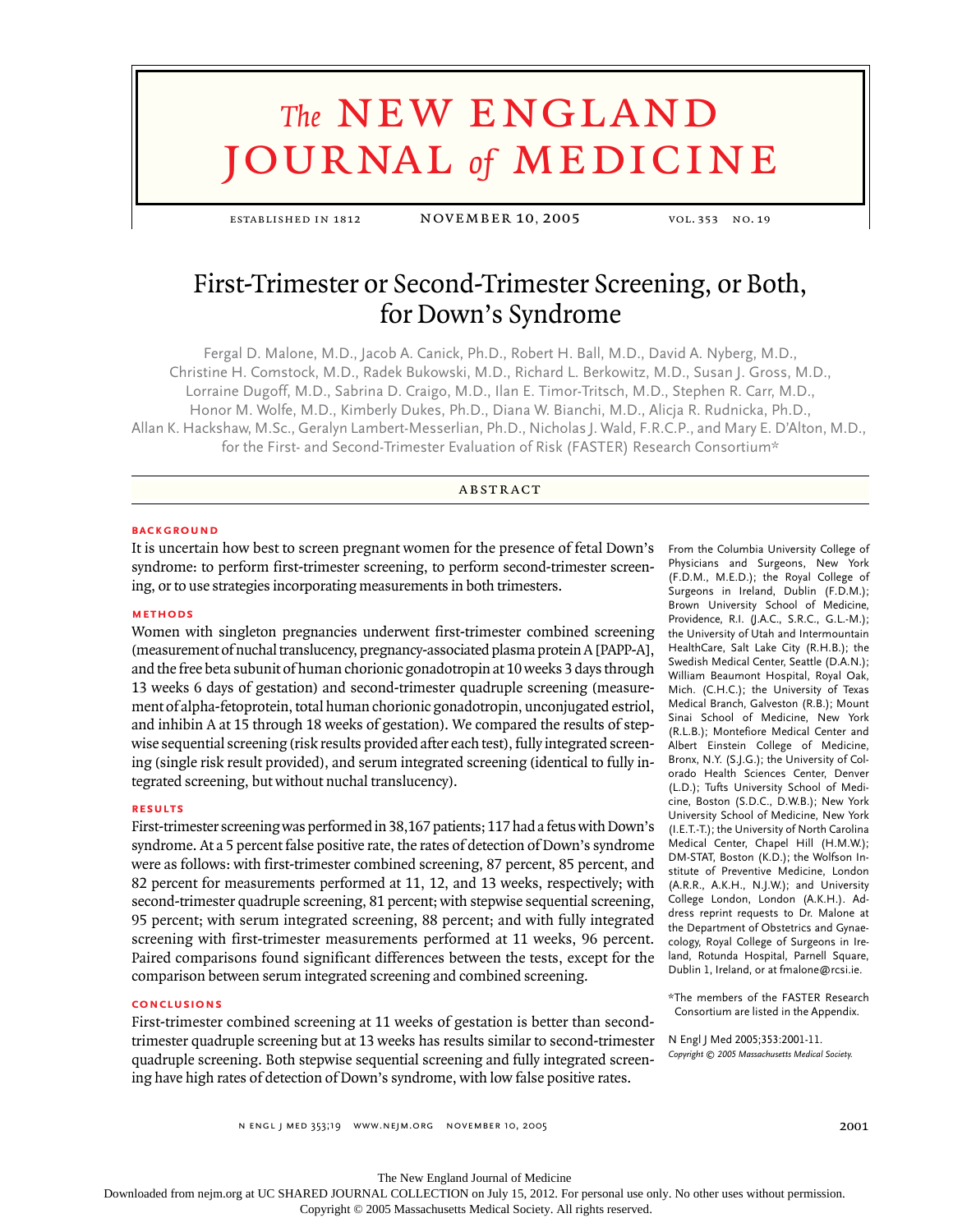irst-trimester screening for Down's syndrome that includes the use of ultrasonography to assess nuchal translucency has become widespread since its introduction by Nicolaides and colleagues in the early 1990s.1-4 The largest U.S. study of first-trimester screening to date, involving 8514 pregnancies, reported a 79 percent detection rate at a 5 percent false positive rate.5 Second-trimester screening remains the most common approach to assessing the risk of Down's syndrome in the United States.<sup>6</sup> When inhibin A is included in second-trimester quadruple screening, the estimated detection rate for Down's syndrome is 81 percent with a 5 percent false positive rate.<sup>7</sup> However, little information is available on the comparative performance of these first- and secondtrimester approaches. More complex options for risk assessment have also become available, including sequential screening (performance of screening tests at different times during pregnancy, with the results provided to the patient after each test) and integrated screening (performance of screening tests at different times during pregnancy, with a single result provided to the patient only after all tests have been completed).8,9 F

Accurate comparison of the performance of different screening tests conducted at different times during pregnancy remains complex because of the bias that can arise from spontaneous pregnancy losses that may occur between the first-trimester and the second-trimester screenings. We conducted the First- and Second-Trimester Evaluation of Risk (FASTER) Trial with the goal of providing direct comparative data on currently available screening approaches to Down's syndrome from a large population followed prospectively.

#### methods

# **study population**

This study was conducted at 15 U.S. centers from October 1999 to December 2002. Institutional review board approval was obtained, and the participants gave written informed consent. The inclusion criteria were a maternal age of 16 years or older, pregnancy with a singleton live fetus, and a fetal crown–rump length of 36 to 79 mm (consistent with a gestational age of 10 weeks 3 days through 13 weeks 6 days at study entry).10 Women were excluded from the study if they had undergone prior measurement of nuchal translucency or if anen-

cephaly was diagnosed in the fetus. Patients whose fetuses had septated cystic hygroma were followed separately without contributing serum samples. The first-trimester risk was calculated from measurements of nuchal translucency and two serum markers, pregnancy-associated plasma protein A (PAPP-A) and the free beta subunit of human chorionic gonadotropin (f*b*hCG), together with maternal age. The patients returned at 15 to 18 weeks of gestation for second-trimester screening. At this time, a second-trimester risk was calculated from measurements of serum alpha-fetoprotein, total human chorionic gonadotropin (hCG), unconjugated estriol, and inhibin A, together with maternal age.

Ultrasonography to assess nuchal translucency was performed according to a standardized protocol by specially trained ultrasonographers.4 A minimum of 20 minutes was reserved for the assessment, and transvaginal ultrasonography was used if necessary. The patient could return for a second evaluation if the initial attempt failed. All images were scored by a single reviewer at the main study center, and feedback was provided to the ultrasonographers. A random selection of 10 percent of images underwent additional review by an independent ultrasound quality-assurance committee. Median nuchal-translucency measurements and their standard deviations were monitored according to ultrasonographer and study site. Drift in these values triggered review of images and feedback to individual ultrasonographers.

#### **assessment of risk**

Measurements of biochemical markers were converted into multiples of the median (MoM) for gestational age, adjusted for maternal weight and race or ethnicity. Nuchal-translucency MoM values were center-specific, and the mean of three measurements was used for calculation of risk. The risk of Down's syndrome was estimated by multiplying the maternal age-specific odds of the live birth of an infant affected by Down's syndrome11 by the likelihood ratio obtained from the overlapping gaussian distributions of affected and unaffected pregnancies, as previously described.12 These distributions were specified by using published statistical parameters.8,13 The distributions of nuchal-translucency measurements were based on all pregnancies, including those in which cystic hygromas were found. The patients were provided with two separate estimates of the risk of Down's syndrome, with cutoff

The New England Journal of Medicine Downloaded from nejm.org at UC SHARED JOURNAL COLLECTION on July 15, 2012. For personal use only. No other uses without permission.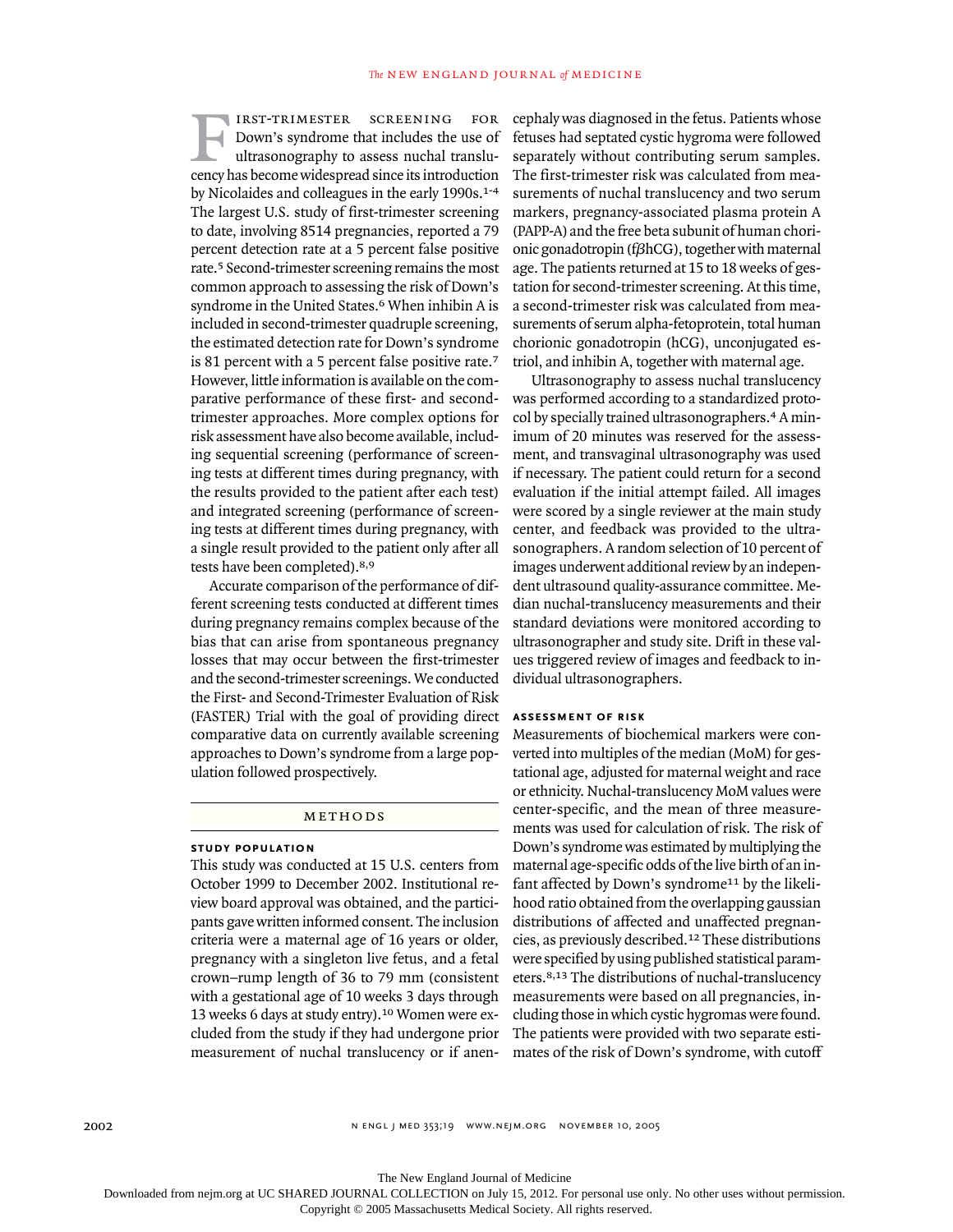points chosen at the start of the trial; a positive result from first-trimester screening was defined as a risk at the end of pregnancy (40 weeks) of 1 in 150, and a positive result from second-trimester screening was defined as a risk at the end of pregnancy of 1 in 300. Because second-trimester screening was considered the standard of care, the risk cutoff point was chosen so that the rate of positive screening results was similar to that of current screening practice — that is, a rate of 5 percent, given the age distribution of pregnancies in the United States. The first-trimester risk cutoff point was chosen to yield a lower rate of positive screening results (2 to 3 percent) in order to ensure that the overall rate for the study population would not be excessive. The results were provided to the patients after all screening tests were complete, and patients with positive results from either first-trimester or second-trimester screening were offered formal genetic counseling and the option of amniocentesis for genetic analysis.

#### **screening tests**

The following screening tests for fetal Down's syndrome were evaluated: measurement of first-trimester nuchal translucency alone; first-trimester serum screening alone (PAPP-A and f*b*hCG were measured); first-trimester combined screening (nuchal translucency plus PAPP-A and f*b*hCG); second-trimester quadruple screening (alpha-fetoprotein, total hCG, unconjugated estriol, and inhibin A); independent sequential screening (the results of combined screening were provided to the patient in the first trimester, and the results of quadruple screening in the second trimester, with both risks calculated independently); stepwise sequential screening (the results of combined screening were provided in the first trimester, and the results of quadruple screening in the second trimester; the risk in the second trimester was calculated with inclusion of the marker levels measured in the first trimester); serum integrated screening (PAPP-A was measured in the first trimester, and the results were not provided to the patient; quadruple markers were measured in the second trimester, and the risk in the second trimester was calculated with inclusion of the marker levels measured in the first trimester); and fully integrated screening (identical to serum integrated screening with the addition of first-trimester measurement of nuchal translucency). For all tests, the calculated risk took into account maternal age.

# **data collection**

Research coordinators at each clinical site recorded information on patients by using a computerized tracking system to maximize the amount of data obtained. Copies of fetal and pediatric medical records were submitted for review by a single pediatric geneticist in all cases in which a possible fetal or neonatal medical problem was suspected, in all cases with a positive screening-test result but without karyotype results, and in a 10 percent random sample of all other cases in enrolled patients. Fetal chromosome status was determined by amniocentesis; by sampling neonatal cord blood in cases with a positive screening-test result in which the mother declined amniocentesis; or by tissue sampling in cases of spontaneous pregnancy loss, pregnancy termination, or stillbirth.

Completeness of ascertainment was assessed by calculating the expected number of cases of Down's syndrome from the maternal age distribution of the enrollees and recent age-specific birth prevalence data.14 On the basis of these data, 112 cases of Down's syndrome were expected in the second trimester; we identified 117 cases, suggesting that all cases were probably identified.

#### **statistical analysis**

Screening performance was based on the maternal age-specific risk of having an affected live-born child, corrected to early mid-trimester to allow for loss of fetuses with Down's syndrome from this time until term,<sup>11</sup> and applied to the U.S. standard population of births for 1999.14 MoM values for each pregnancy were calculated by dividing the observed marker concentration by the median value for unaffected pregnancies with the same fetal crown– rump length. The first trimester was not treated as a single time period, because MoM values of the markers in affected pregnancies change linearly with gestational age. Confidence intervals for the estimates of screening performance of the combined, quadruple, fully integrated, serum integrated, and stepwise sequential testing strategies were derived by bootstrapping with 1000 Down's syndrome dataset replications. These confidence intervals give the range of values within which the true screening performances are likely to lie. To compare screening performances of different strategies, the difference between pairs of tests was determined for each dataset replication and the 95 percent confidence intervals of these differences were calculated.

The New England Journal of Medicine

Downloaded from nejm.org at UC SHARED JOURNAL COLLECTION on July 15, 2012. For personal use only. No other uses without permission.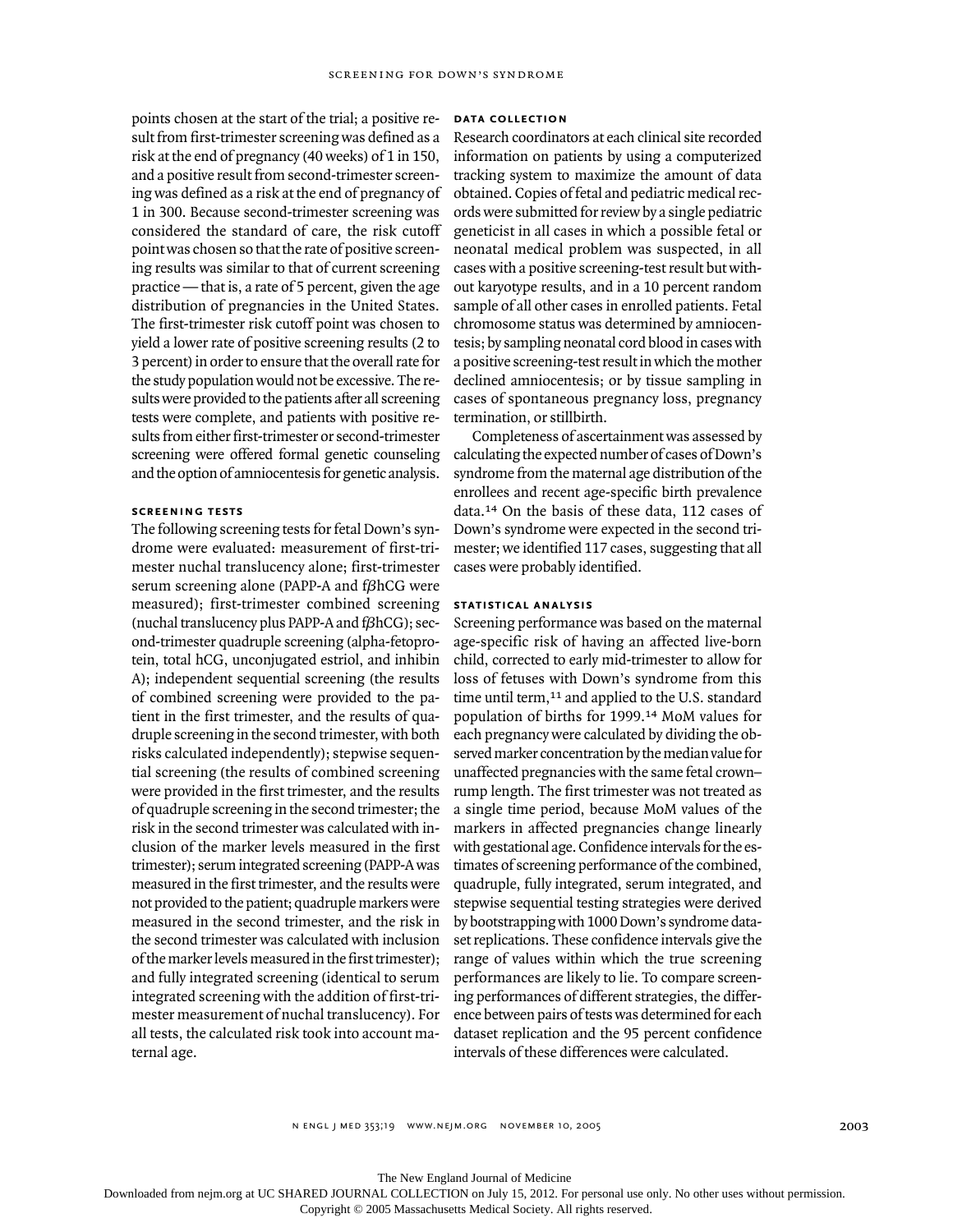An independent replication of the data analysis was performed by the Foundation for Blood Research, Scarborough, Maine, and the results were reported to the data-monitoring committee, which was independent of the FASTER Trial consortium. These results were consistent with those of the primary analysis.

#### results

A total of 42,367 patients were approached for enrollment (Fig. 1). The demographic characteristics of the 38,033 patients enrolled are summarized in Table 1. Data on pregnancy and pediatric outcomes were obtained in 36,837 cases (97 percent). One hundred two approved ultrasonographers performed all nuchal-translucency evaluations. The ultrasonographer failed to obtain an adequate nuchaltranslucency image in 1727 cases (4.5 percent), and in a further 974 cases (2.6 percent) the images were rejected at central review. Adequate nuchaltranslucency measurements were therefore obtained in 35,332 cases (92.9 percent). Complete first- and second-trimester screening data were available for 33,459 unaffected pregnancies and 87 pregnancies affected by Down's syndrome. There were 117 cases of Down's syndrome in the population of 38,167 patients (38,033 enrolled patients plus 134 patients whose fetuses had cystic hygromas). Of the 117 cases of Down's syndrome, 25 were in the cystic-hygroma subgroup and 92 occurred among the 38,033 pregnancies described in this report.

Table 2 summarizes the performance of firstand second-trimester screening, by counting the number of detected and false positive cases above the risk cutoff levels used. Table 3 presents the median MoM values in pregnancies affected by Down's



The New England Journal of Medicine

Downloaded from nejm.org at UC SHARED JOURNAL COLLECTION on July 15, 2012. For personal use only. No other uses without permission. Copyright © 2005 Massachusetts Medical Society. All rights reserved.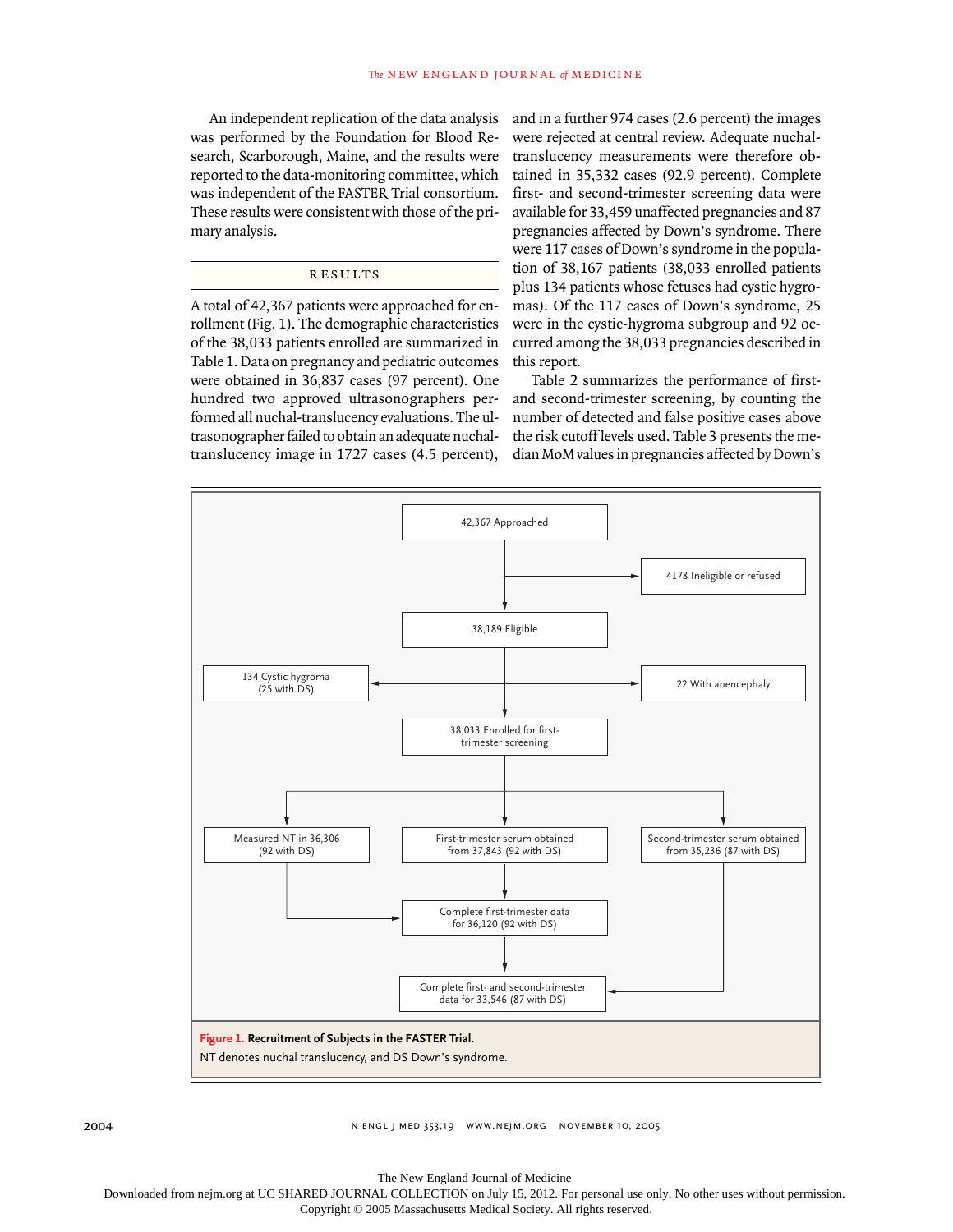syndrome for individual markers at each week during the first trimester and the detection rates for each marker used alone. The median MoM values in affected pregnancies are not constant from 11 through 13 weeks of gestation, so that the performance of tests that include measurement of nuchal translucency and PAPP-A declines, and the performance of tests that include measurement of f*b*hCG improves, over this time period.

The second-trimester median MoM values for markers in affected pregnancies were 0.74 for alphafetoprotein (95 percent confidence interval, 0.67 to 0.82), 1.79 for hCG (95 percent confidence interval, 1.59 to 2.01), 0.61 for unconjugated estriol (95 percent confidence interval, 0.55 to 0.67), and 1.98 for inhibin A (95 percent confidence interval, 1.74 to 2.26). The observed median MoM value of 0.61 for unconjugated estriol was substantially lower than almost all previously published estimates.<sup>15</sup> In a meta-analysis of 733 pregnancies affected by Down's syndrome, the median MoM value for unconjugated estriol was 0.72 (95 percent confidence interval, 0.68 to 0.75).<sup>15</sup> The effect of this unexpected finding in our study would be improved rates of detection of Down's syndrome, at a 5 percent false positive rate, of 86 percent (instead of 81 percent) for quadruple screening and 78 percent (instead of 69 percent) for triple screening. The median MoM value of 0.61 for unconjugated estriol is likely to be an outlying low result that would tend to produce an overestimation of second-trimester screening performance, since the 95 percent confidence in-

| rable 1. Demographic Characteristics of the J0,033 Emoneum attents. |                           |                                                  |                                        |  |  |  |
|---------------------------------------------------------------------|---------------------------|--------------------------------------------------|----------------------------------------|--|--|--|
| Characteristic                                                      | No. of<br><b>Patients</b> | No. of<br><b>Fetuses with</b><br>Down's Syndrome | Percent<br>of Total<br><b>Patients</b> |  |  |  |
| Maternal age at expected date<br>of delivery*                       |                           |                                                  |                                        |  |  |  |
| $<$ 35 Yr                                                           | 29,834                    | 28                                               | 78.4                                   |  |  |  |
| $>35$ Yr                                                            | 8,199                     | 64                                               | 21.6                                   |  |  |  |
| Maternal race or ethnic group+                                      |                           |                                                  |                                        |  |  |  |
| White                                                               | 25,459                    | 65                                               | 66.9                                   |  |  |  |
| Hispanic                                                            | 8,607                     | 17                                               | 22.6                                   |  |  |  |
| Black                                                               | 2,031                     | 5                                                | 5.3                                    |  |  |  |
| Asian                                                               | 1,556                     | $\overline{4}$                                   | 4.1                                    |  |  |  |
| Other                                                               | 380                       | 1                                                | 1.0                                    |  |  |  |
| Gestational age of fetus at first-<br>trimester screening           |                           |                                                  |                                        |  |  |  |
| 10 wk 3 days to 10 wk 6 days                                        | 1,345                     | 0                                                | 3.5                                    |  |  |  |
| 11 wk 0 days to 11 wk 6 days                                        | 8,583                     | 19                                               | 22.6                                   |  |  |  |
| 12 wk 0 days to 12 wk 6 days                                        | 17,052                    | 44                                               | 44.8                                   |  |  |  |
| 13 wk 0 days to 13 wk 6 days                                        | 11,053                    | 29                                               | 29.1                                   |  |  |  |

**Table 1. Demographic Characteristics of the 38,033 Enrolled Patients.**

 $*$  The mean ( $\pm$ SD) maternal age at the expected date of delivery was 30.1 $\pm$ 5.8 years. † Race or ethnic group was self-reported.

tervals of our observed values and the meta-analysis values do not overlap, whereas our other results are all consistent with published values. Our subsequent results are therefore based on the pooled median MoM of 0.72 for unconjugated estriol obtained from a meta-analysis.<sup>15</sup>

Table 4 shows the estimated performance of a

| Table 2. Directly Observed Performance Characteristics of First- and Second-Trimester Screening Tests for Down's Syndrome. |                                                                     |                                  |         |  |  |  |
|----------------------------------------------------------------------------------------------------------------------------|---------------------------------------------------------------------|----------------------------------|---------|--|--|--|
| <b>Screening Test</b>                                                                                                      | <b>Risk Cutoff</b><br><b>False Positive Rate</b><br>Detection Rate* |                                  |         |  |  |  |
|                                                                                                                            |                                                                     | percent (no. positive/total no.) | percent |  |  |  |
| First-trimester combined screening                                                                                         |                                                                     |                                  |         |  |  |  |
| Hygroma not included                                                                                                       | 1:150                                                               | 77 (71/92)                       | 3.2     |  |  |  |
| Hygroma included                                                                                                           | 1:150                                                               | 82 (96/117)                      | 3.2     |  |  |  |
| First-trimester combined screening                                                                                         |                                                                     |                                  |         |  |  |  |
| Hygroma not included                                                                                                       | 1:300                                                               | 82 (75/92)                       | 5.6     |  |  |  |
| Hygroma included                                                                                                           | 1:300                                                               | 86 (100/117)                     | 5.6     |  |  |  |
| Second-trimester quadruple screening                                                                                       | 1:300                                                               | 85 (74/87)                       | 8.5     |  |  |  |
| Sequential screening in both trimesters?                                                                                   | 1:150 for 1st trimester<br>1:300 for 2nd trimester                  | 94 (82/87)                       | 11      |  |  |  |

\* The detection rate is subject to bias, because an unknown proportion of fetuses with hygroma might have been spontaneously aborted before the second trimester, when most cases of Down's syndrome were ascertained.

† The detection rate is based on a positive result from either the first-trimester combined screening at a risk cutoff of 1 in 150 or the second-trimester quadruple screening at a risk cutoff of 1 in 300, with both screening results being calculated independently.

n engl j med 353;19 www.nejm.org november 10, 2005

2005

The New England Journal of Medicine

Downloaded from nejm.org at UC SHARED JOURNAL COLLECTION on July 15, 2012. For personal use only. No other uses without permission.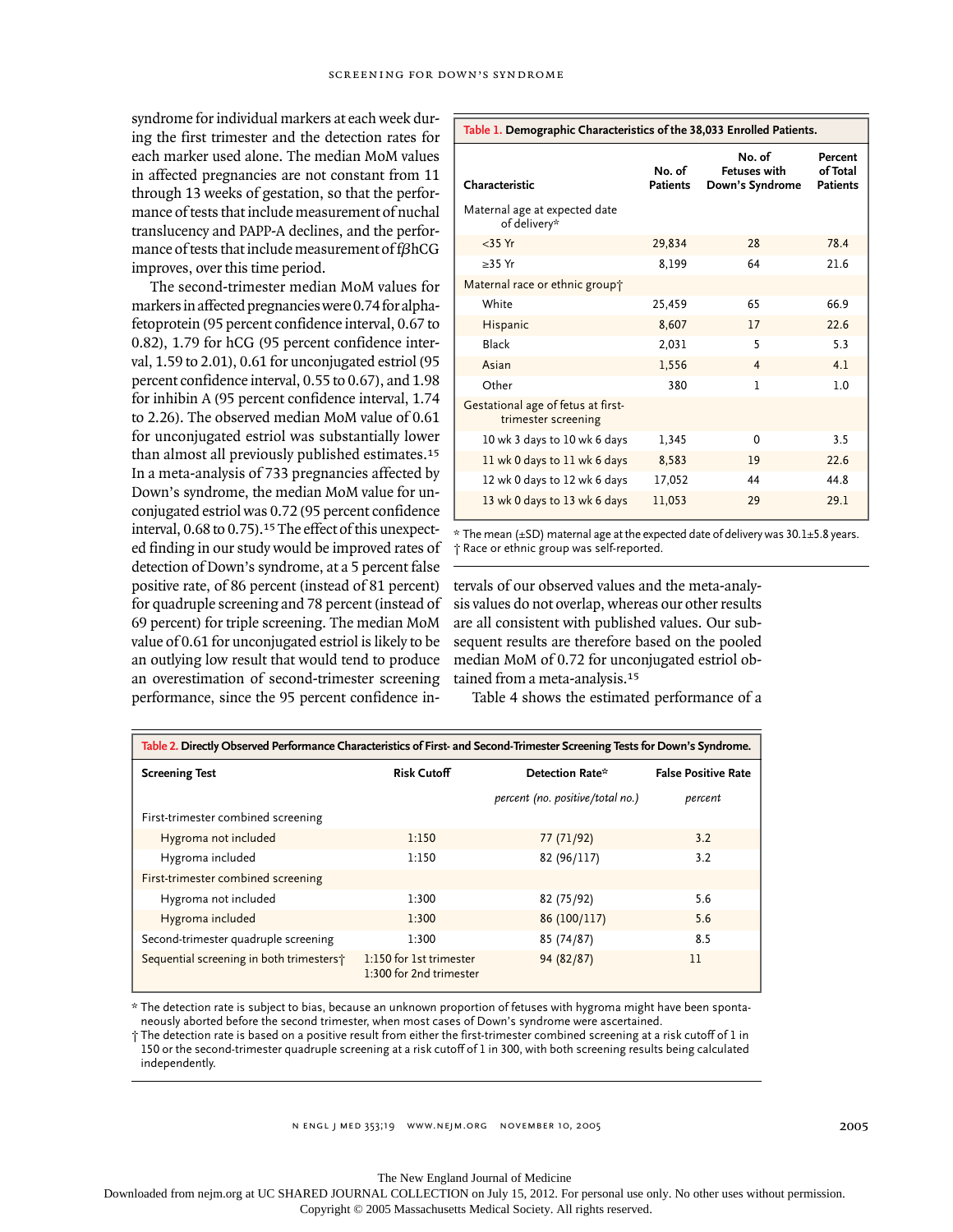| 39 Syndrome and Estimated Detection Rates for a 3 Percent Paise Positive Rate." |                                          |                     |                     |  |  |  |
|---------------------------------------------------------------------------------|------------------------------------------|---------------------|---------------------|--|--|--|
| Marker                                                                          | No. of Completed Weeks of Gestation      |                     |                     |  |  |  |
|                                                                                 | 11<br>12<br>13                           |                     |                     |  |  |  |
|                                                                                 | median MoM value                         |                     |                     |  |  |  |
| Nuchal translucency                                                             |                                          |                     |                     |  |  |  |
| Estimated <sup>+</sup>                                                          | 2.13                                     | 1.91                | 1.71                |  |  |  |
| Observed (95% CI)                                                               | $2.14(1.58-2.91)$                        | $2.26(1.80-2.84)$   | $1.43(1.06-1.95)$   |  |  |  |
| PAPP-A                                                                          |                                          |                     |                     |  |  |  |
| Estimated <sup>+</sup>                                                          | 0.42                                     | 0.47                | 0.53                |  |  |  |
| Observed (95% CI)                                                               | $0.31(0.18 - 0.52)$                      | $0.46(0.36 - 0.59)$ | $0.74(0.51 - 1.08)$ |  |  |  |
| $f\beta$ hCG                                                                    |                                          |                     |                     |  |  |  |
| Estimated <sup>+</sup>                                                          | 1.89                                     | 2.05                | 2.23                |  |  |  |
| Observed (95% CI)                                                               | $2.08(1.16-3.70)$                        | $1.79(1.21 - 2.66)$ | $2.42(1.52 - 3.85)$ |  |  |  |
|                                                                                 | estimated detection rate (percent) $\pm$ |                     |                     |  |  |  |
| Nuchal translucency                                                             | 63                                       | 60                  | 55                  |  |  |  |
| PAPP-A                                                                          | 51                                       | 44                  | 37                  |  |  |  |
| $f\beta$ hCG                                                                    | 22                                       | 25                  | 29                  |  |  |  |

**Table 3. Multiple of the Median (MoM) Values for First-Trimester Levels of Markers in Pregnancies Affected by Down's Syndrome and Estimated Detection Rates for a 5 Percent False Positive Rate.\***

\* CI denotes confidence interval, PAPP-A pregnancy-associated plasma protein A, and f*b*hCG the free beta subunit of human chorionic gonadotropin.

† The estimated MoM values were derived from regression of the value of each marker against gestational age.

 $\ddagger$  The detection rates were estimated without the use of maternal age.

variety of screening approaches, applied to the 1999 U.S. distribution of maternal ages (mean age, 27.1 years, with 13.2 percent 35 years of age or older).14 First-trimester serum screening and nuchaltranslucency measurement perform similarly, but the combination of both is superior for detecting Down's syndrome at 11 to 13 weeks of gestation. Serum integrated screening performs similarly to first-trimester combined screening yet does not require nuchal-translucency measurement. Fully integrated screening (including measurement of nuchal translucency) yields the highest detection rates with the lowest false positive rates as compared with other forms of screening. Quadruple screening performs better than triple screening (measurement of alpha-fetoprotein, hCG, and unconjugated estriol), with both lower false positive rates and higher detection rates. The detection rates at various false positive rates and the false positive rates at various detection rates are summarized in Table 4.

To compare the performance of different screening tests, it is not appropriate to rely on the 95 percent confidence intervals surrounding the point estimates of performance of the main screening tests, as shown in Table 4. Therefore, the performance of different screening tests was compared on the basis

of many samplings from the study population. These comparisons showed that, at false positive rates of 1 percent or 5 percent, the detection rates were significantly different for the various testing strategies, except for the serum integrated and combined-screening tests, for which the detection rates were not significantly different (Table 5).

Subgroup analyses were performed of data from women 35 years of age or older and from those younger than 35 years. For women 35 or older, first-trimester combined screening had a detection rate of 95 percent at a false positive rate of 22 percent, as compared with a detection rate of 92 percent at a false positive rate of 13 percent for second-trimester quadruple screening and a detection rate of 91 percent at a false positive rate of 2.0 percent for integrated screening (with first-trimester markers measured at 11 weeks). For women under 35, first-trimester combined screening had a detection rate of 75 percent at a 5.0 percent false positive rate, as compared with a detection rate of 77 percent at a 2.3 percent false positive rate for second-trimester quadruple screening and a detection rate of 77 percent at a 0.4 percent false positive rate for integrated screening.

Another option is stepwise sequential screen-

n engl j med 353;19 www.nejm.org november 10, 2005

The New England Journal of Medicine

Downloaded from nejm.org at UC SHARED JOURNAL COLLECTION on July 15, 2012. For personal use only. No other uses without permission.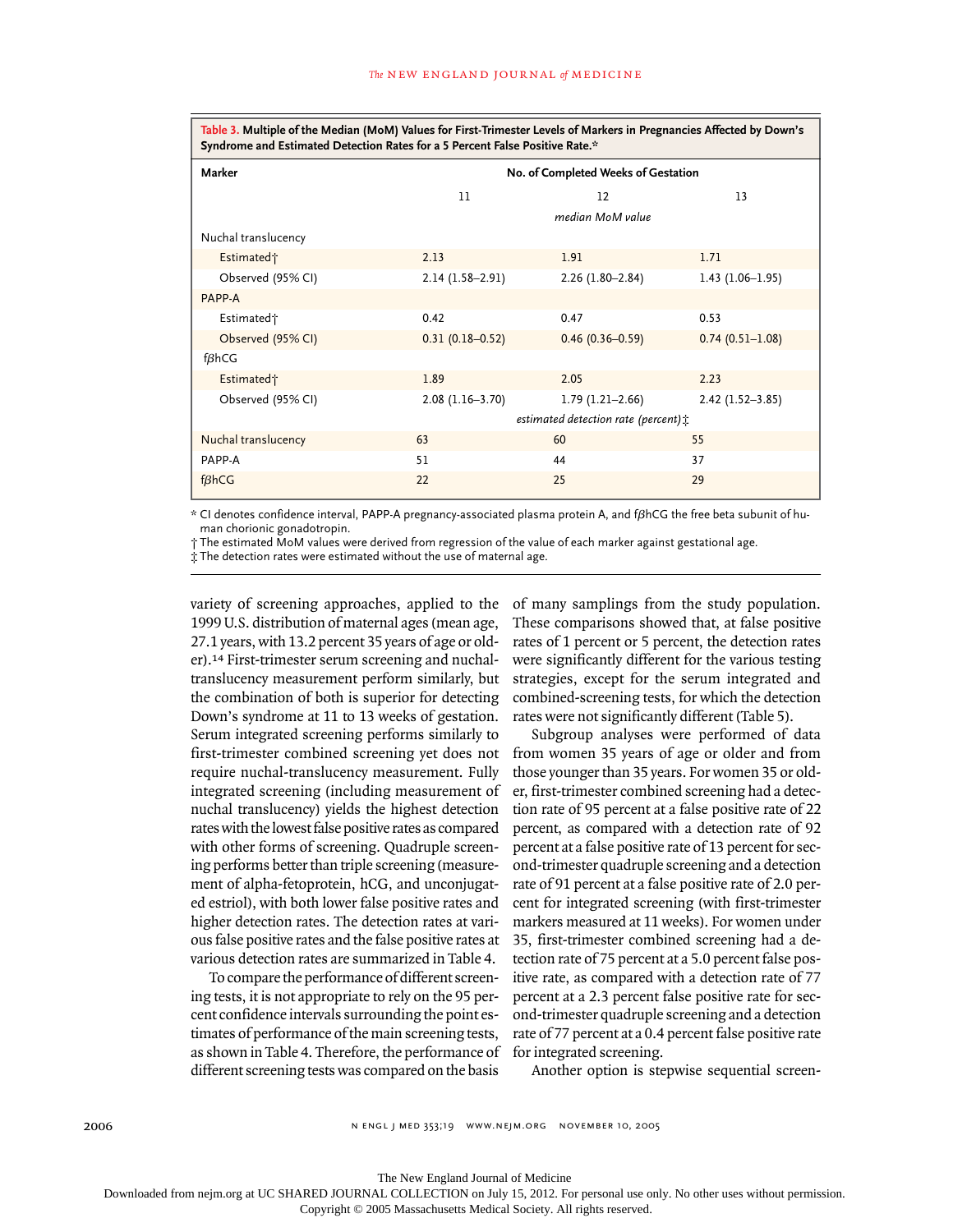| Table 4. Estimated Performance Characteristics of Screening Tests for Down's Syndrome with First-Trimester Markers Measured at 11, 12, and 13 Completed Weeks of Gestation<br>and with Second-Trimester Serum Markers Measur                                                                                                                                                                 |                                  |                   |                | ed at 15 through 17 Completed Weeks of Gestation.*                                                                                                                                                                                                                                                       |                             |     |                                     |                 |                |                   |                |                 |                               |                   |                   |
|----------------------------------------------------------------------------------------------------------------------------------------------------------------------------------------------------------------------------------------------------------------------------------------------------------------------------------------------------------------------------------------------|----------------------------------|-------------------|----------------|----------------------------------------------------------------------------------------------------------------------------------------------------------------------------------------------------------------------------------------------------------------------------------------------------------|-----------------------------|-----|-------------------------------------|-----------------|----------------|-------------------|----------------|-----------------|-------------------------------|-------------------|-------------------|
| Screening Test                                                                                                                                                                                                                                                                                                                                                                               |                                  |                   |                |                                                                                                                                                                                                                                                                                                          |                             |     | No. of Completed Weeks of Gestation |                 |                |                   |                |                 |                               |                   |                   |
|                                                                                                                                                                                                                                                                                                                                                                                              | ።                                | $\overline{12}$   | 13             | Ξ                                                                                                                                                                                                                                                                                                        | $\mathbf{L}$                | 13  | $\Box$                              | $\overline{12}$ | $\mathbf{L}$   | $\Box$            | 12             | $\overline{13}$ | $\Box$                        | $\overline{12}$   | $\overline{13}$   |
|                                                                                                                                                                                                                                                                                                                                                                                              |                                  |                   |                |                                                                                                                                                                                                                                                                                                          | percent detection rate      |     |                                     |                 |                |                   |                |                 | percent false positive rate   |                   |                   |
|                                                                                                                                                                                                                                                                                                                                                                                              |                                  | 75                |                |                                                                                                                                                                                                                                                                                                          | 85                          |     |                                     | 56              |                |                   |                |                 |                               | 5                 |                   |
|                                                                                                                                                                                                                                                                                                                                                                                              |                                  |                   |                |                                                                                                                                                                                                                                                                                                          | percent false positive rate |     |                                     |                 |                |                   |                |                 | percent detection rate        |                   |                   |
| First trimester                                                                                                                                                                                                                                                                                                                                                                              |                                  |                   |                |                                                                                                                                                                                                                                                                                                          |                             |     |                                     |                 |                |                   |                |                 |                               |                   |                   |
| Nuchal translucency only                                                                                                                                                                                                                                                                                                                                                                     | $(3.1 - 11)$<br>$\overline{8.1}$ | 9.0               | 12             | $(10 - 26)$<br>20                                                                                                                                                                                                                                                                                        | 23                          | 27  | $(40 - 63)$<br>55                   | 60              | 3              | $(47 - 65)$<br>54 | 54             | 49              | $(65 - 79)$<br>$\overline{2}$ | $\frac{8}{3}$     | 34                |
| Serum only t                                                                                                                                                                                                                                                                                                                                                                                 | $(3.9 - 10)$                     | 8.7               | $\overline{a}$ | $16$<br>(9.8–22)                                                                                                                                                                                                                                                                                         | $\overline{18}$             | 21  | $(29 - 53)$<br>42                   | 45              | $\frac{8}{3}$  | $(43 - 59)$<br>50 | 46             | 43              | $(64 - 78)$<br>$\overline{2}$ | 5                 | 59                |
| Combined <sub>:</sub>                                                                                                                                                                                                                                                                                                                                                                        | $(0.6 - 2.3)$                    | $\overline{14}$   | 2.3            | $(1.8 - 7.0)$<br>3.8                                                                                                                                                                                                                                                                                     | 4.8                         | 6.8 | $(9.4 - 28)$<br>$\overline{18}$     | 21              | 26             | $(66 - 81)$<br>73 | 72             | 57              | $(82 - 92)$<br>87             | $(06 - 08)$<br>85 | $(77 - 88)$<br>82 |
| First and second trimesters                                                                                                                                                                                                                                                                                                                                                                  |                                  |                   |                |                                                                                                                                                                                                                                                                                                          |                             |     |                                     |                 |                |                   |                |                 |                               |                   |                   |
| Serum integrated                                                                                                                                                                                                                                                                                                                                                                             | $(0.6 - 2.7)$<br>1.2             | 1.6               | 2.0            | $(2.0 - 7.7)$<br>3.6                                                                                                                                                                                                                                                                                     | 4.4                         | 5.2 | $(9.4 - 27)$<br>$\overline{15}$     | $\overline{17}$ | $\overline{a}$ | $(64 - 79)$<br>73 | $\overline{2}$ | $\frac{8}{3}$   | $(81 - 92)$<br>88             | 86                | 85                |
| Fully integrated                                                                                                                                                                                                                                                                                                                                                                             | $(0.1 - 0.5)$<br>$\overline{0}$  | $\overline{0.2}$  | $\overline{0}$ | $(0.4 - 1.6)$<br>$\frac{6}{10}$                                                                                                                                                                                                                                                                          | $\frac{8}{1}$               | 1.2 | $(2.5 - 9.0)$<br>4.0                | 5.0             | თ<br>نما       | $(81 - 91)$<br>88 | 87             | 84              | $(92 - 97)$<br>96             | 56                | $\overline{94}$   |
|                                                                                                                                                                                                                                                                                                                                                                                              |                                  |                   |                |                                                                                                                                                                                                                                                                                                          |                             |     | 15-17 Completed Weeks of Gestation  |                 |                |                   |                |                 |                               |                   |                   |
|                                                                                                                                                                                                                                                                                                                                                                                              |                                  |                   |                |                                                                                                                                                                                                                                                                                                          | percent detection rate      |     |                                     |                 |                |                   |                |                 | percent false positive rate   |                   |                   |
|                                                                                                                                                                                                                                                                                                                                                                                              |                                  | 75                |                |                                                                                                                                                                                                                                                                                                          | 85                          |     |                                     | 56              |                |                   |                |                 |                               | $\overline{5}$    |                   |
|                                                                                                                                                                                                                                                                                                                                                                                              |                                  |                   |                |                                                                                                                                                                                                                                                                                                          | percent false positive rate |     |                                     |                 |                |                   |                |                 | percent detection rate        |                   |                   |
| Second trimester                                                                                                                                                                                                                                                                                                                                                                             |                                  |                   |                |                                                                                                                                                                                                                                                                                                          |                             |     |                                     |                 |                |                   |                |                 |                               |                   |                   |
| Triple                                                                                                                                                                                                                                                                                                                                                                                       |                                  | $7.0(5.4-10)$     |                |                                                                                                                                                                                                                                                                                                          | $14(10-21)$                 |     |                                     | $32(23-47)$     |                |                   | $45(38-48)$    |                 |                               | $69(63 - 74)$     |                   |
| Quadruple                                                                                                                                                                                                                                                                                                                                                                                    |                                  | 3.1 $(2.0 - 7.1)$ |                |                                                                                                                                                                                                                                                                                                          | $7.3(4.6-16)$               |     |                                     | $22(14-40)$     |                |                   | 60 (48-66)     |                 |                               | $81(70-86)$       |                   |
| All calculations take into account maternal age, according to the 1999 U.S. distribution of maternal age. <sup>14</sup> Cases of septated cystic hygroma are excluded from the analysis. The figures<br>are given for all tests that measure only second-trimester markers.<br>in parentheses are 95 percent confidence intervals<br>that measure first-trimester markers; the 95 perce<br>∗ |                                  |                   |                | surrounding the point estimates of screening performance. Confidence intervals are given at 11 weeks of gestation for the major tests<br>nt confidence intervals at 12 and 13 weeks are similar to those at 11 weeks in proportion to the point estimates. Confidence intervals                          |                             |     |                                     |                 |                |                   |                |                 |                               |                   |                   |
| The serum integrated test consists of measurement of PAPP-A in the first trimester and quadruple markers (alpha-fetoprotein, hCG, unconjugated estriol, and inhibin A) in the second<br>The combined test in the first trimester consists of measurement of nuchal translucency, PAPP-A, and f $\beta$ hCG.<br>The serum-only test consists of measurement of<br>÷                           |                                  |                   |                | pregnancy-associated plasma protein A (PAPP-A) and the free beta subunit of human chorionic gonadotropin (fβhCG).                                                                                                                                                                                        |                             |     |                                     |                 |                |                   |                |                 |                               |                   |                   |
| The fully integrated test consists of measurement<br>hibin A) in the second trimester. The triple test in<br>The quadruple test consists of measurement of al<br>trimester.                                                                                                                                                                                                                  |                                  |                   |                | of nuchal translucency and PAPP-A in the first trimester and quadruple markers (alpha-fetoprotein, hCG, unconjugated estriol, and in-<br>the second trimester consists of measurement of alpha-fetoprotein, hCG, and unconjugated estriol.<br>pha-fetoprotein, hCG, unconjugated estriol, and inhibin A. |                             |     |                                     |                 |                |                   |                |                 |                               |                   |                   |

n engl j med 353;19 www.nejm.org november 10, 2005

2007

The New England Journal of Medicine

Downloaded from nejm.org at UC SHARED JOURNAL COLLECTION on July 15, 2012. For personal use only. No other uses without permission.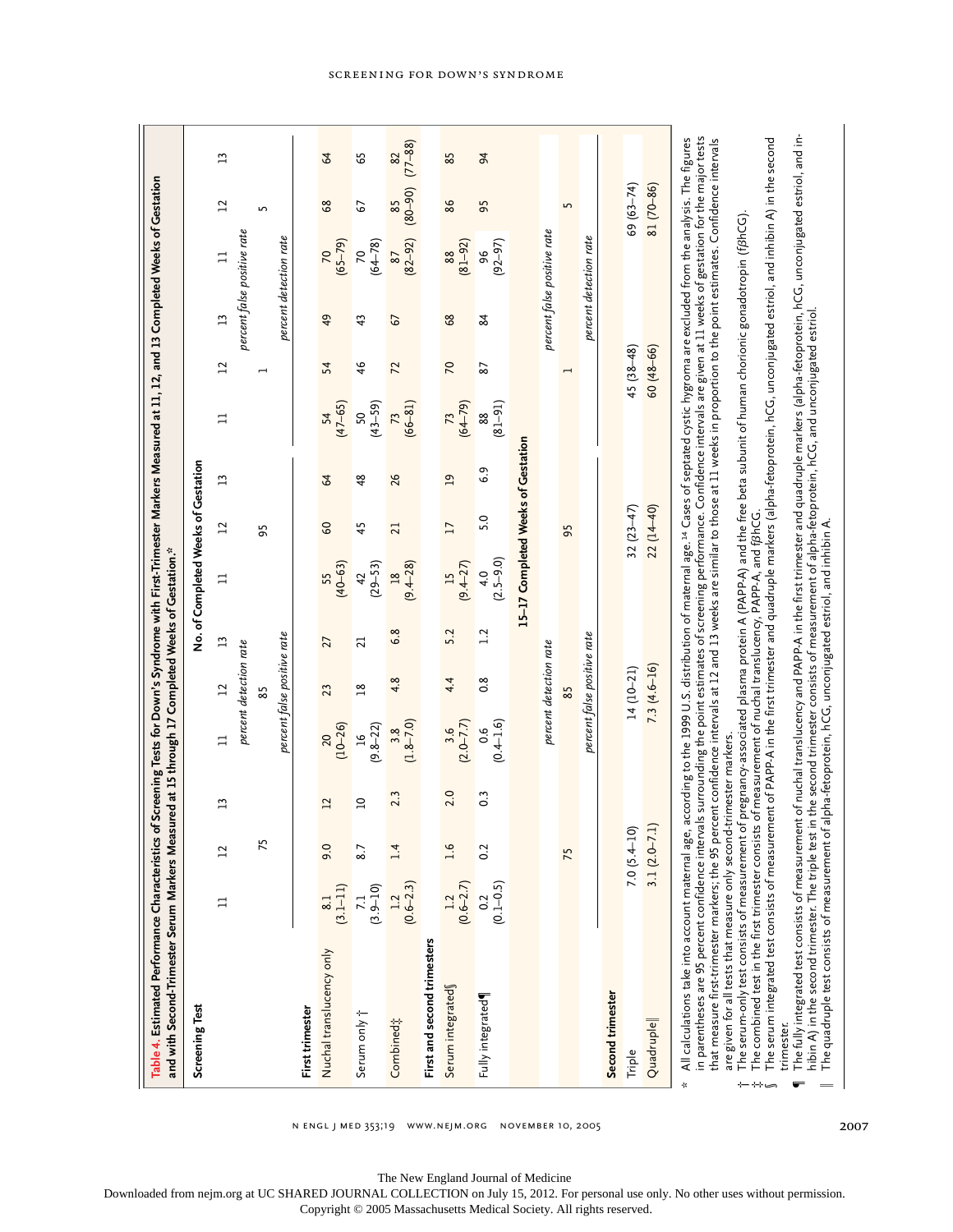| ior opeemed rans or oereching resist    |                               |                                                                          |                                |                                    |                                                                     |  |
|-----------------------------------------|-------------------------------|--------------------------------------------------------------------------|--------------------------------|------------------------------------|---------------------------------------------------------------------|--|
| <b>Screening Test</b>                   | <b>Percent Detection Rate</b> |                                                                          |                                | <b>Percent False Positive Rate</b> |                                                                     |  |
|                                         | 75                            | 85                                                                       | 95                             | 1                                  | 5                                                                   |  |
|                                         |                               | percentage points of difference<br>between false positive rates (95% CI) |                                |                                    | percentage points of difference<br>between detection rates (95% CI) |  |
| Combined - 11 vs. 12 wkt                | $-0.2$ ( $-0.6$ to 0.0)       | $-1.0$ ( $-1.9$ to $-0.3$ )                                              | $-3.7$ ( $-5.4$ to $-2.3$ )    | 1.5 $(0.1 \text{ to } 2.6)$        | $1.8$ (1.1 to 2.5)                                                  |  |
| Combined - 11 vs. 13 wk+                | $-1.1$ (-2.1 to $-0.4$ )      | $-3.1$ ( $-4.9$ to $-1.6$ )                                              | $-8.1$ ( $-12$ to $-5.2$ )     | 6.1 $(3.8 \text{ to } 8.5)$        | 4.9 $(3.3 \text{ to } 6.5)$                                         |  |
| Combined - 12 vs. 13 wkt                | $-0.8$ (-1.5 to $-0.4$ )      | $-2.1$ ( $-3.1$ to $-1.3$ )                                              | $-4.4$ (-6.2 to $-2.7$ )       | 4.6 $(3.6 \text{ to } 6.0)$        | $3.1$ (2.2 to 4.0)                                                  |  |
| Nuchal translucency alone vs. combined; | $-6.9$ ( $-10$ to $-2.6$ )    | $-16$ (-23 to -9.1)                                                      | $-38$ ( $-49$ to $-29$ )       | 19 (14 to 28)                      | 17 (12 to 24)                                                       |  |
| Serum only vs. combined tt              | $-5.9$ ( $-8.7$ to $-3.2$ )   | $-12$ ( $-16$ to $-6.9$ )                                                | $-24$ $(-33$ to $-15)$         | 23 (17 to 30)                      | 17 (11 to 21)                                                       |  |
| Combined tvs. quadruples                | $-1.9$ (-6.0 to $-0.6$ )      | $-3.5$ ( $-12$ to $-0.3$ )                                               | $-4.4$ ( $-22$ to 6.9)         | 13 (5.0 to 29)                     | 6.5 $(0.0 \text{ to } 18)$                                          |  |
| Serum integrated vs. combined i         | $0.0$ (-0.8 to 1.6)           | $-0.2$ ( $-2.6$ to 3.8)                                                  | $-2.7$ ( $-12$ to 9.8)         | $0.2$ (-12 to 7.2)                 | $0.5$ ( $-7.4$ to $5.8$ )                                           |  |
| Fully integrated vs. combined;          | $-1.0$ (-2.0 to $-0.4$ )      | $-3.1$ (-5.7 to $-1.4$ )                                                 | $-14$ $(-22 \text{ to } -6.4)$ | 15 (3.3 to 19)                     | 8.6 (4.5 to 12)                                                     |  |
| Quadruple vs. triple                    | $-3.9$ ( $-7.0$ to $-2.3$ )   | $-6.3$ ( $-12$ to $-3.3$ )                                               | $-9.5$ ( $-19$ to $-3.1$ )     | 16 (7.7 to 22)                     | 11 (5.8 to 17)                                                      |  |
| Serum integrated vs. quadruple          | $-1.9$ (-4.8 to $-1.3$ )      | $-3.7$ (-8.7 to $-2.3$ )                                                 | $-7.1$ ( $-14$ to $-3.6$ )     | 13 (10 to 19)                      | 7.0 (4.6 to 12)                                                     |  |
| Fully integrated vs. quadruple          | $-3.0$ ( $-6.8$ to $-1.9$ )   | $-6.7$ ( $-14.2$ to $-4.1$ )                                             | $-18$ $(-34$ to $-11)$         | 28 (23 to 38)                      | 15 (11 to 24)                                                       |  |
| Fully integrated vs. serum integrated   | $-1.0$ (-2.3 to $-0.5$ )      | $-2.9$ (-6.3 to $-1.6$ )                                                 | $-11$ (-20 to -6.2)            | 15 (10 to 22)                      | 8.1 (4.9 to 14)                                                     |  |

**Table 5. Differences in False Positive Rates for a Given Detection Rate, and Differences in Detection Rates for a Given False Positive Rate for Specified Pairs of Screening Tests.\***

\* A 95 percent confidence interval that does not include zero suggests a significant difference between the results of the two screening tests. Significant differences were found for all pairs of tests in the table, except for the serum integrated test versus the combined test. The firsttrimester markers for the combined and fully integrated tests were measured at 11 weeks of gestation, except where otherwise stated. CI denotes confidence interval.

† The combined test in the first trimester consists of measurement of nuchal translucency, pregnancy-associated plasma protein A (PAPP-A), and the free beta subunit of human chorionic gonadotropin (f*b*hCG).

‡ The serum-only test consists of measurement of PAPP-A and f*b*hCG.

The quadruple test consists of measurement of alpha-fetoprotein, hCG, unconjugated estriol, and inhibin A in the second trimester.

¶The serum integrated test consists of measurement of PAPP-A in the first trimester and alpha-fetoprotein, hCG, unconjugated estriol, and inhibin A in the second trimester. The fully integrated test consists of measurement of nuchal translucency and PAPP-A in the first trimester and alpha-fetoprotein, hCG, unconjugated estriol, and inhibin A in the second trimester.

> ing, in which patients undergo first-trimester combined screening with the results provided immediately and those with positive tests are offered chorionic villus sampling. Patients with negative tests return at 15 weeks so that the quadruple markers can be measured, and a new risk estimate is provided that combines the results of measurement of the first-trimester and the second-trimester markers. Setting a 2.5 percent false positive rate for each screening component in this model results in an estimated detection rate of Down's syndrome of 95 percent (95 percent confidence interval, 91 to 97 percent), at an overall false positive rate of 4.9 percent. At the same 95 percent detection rate, the false positive rate for fully integrated screening was 4.0 percent (the 95 percent confidence interval for the difference between stepwise sequential and fully integrated screening is 0.1 to 1.3 percent).

#### discussion

The FASTER Trial was designed to compare, in a single population, first-trimester screening for Down's syndrome with second-trimester screening (the current standard of care) and with screening in both trimesters. Our results demonstrate that first-trimester screening for Down's syndrome is highly effective, but combinations of measurements of markers from both the first and the second trimesters yield higher detection rates and lower false positive rates.

We found that using both nuchal translucency and serum markers in the first trimester is more effective in screening for Down's syndrome than using either alone. At 11 weeks of gestation, adding PAPP-A and f<sub>*BhCG* determinations to measure-</sub> ment of nuchal translucency increases the detection rate of Down's syndrome from 70 percent to

The New England Journal of Medicine Downloaded from nejm.org at UC SHARED JOURNAL COLLECTION on July 15, 2012. For personal use only. No other uses without permission.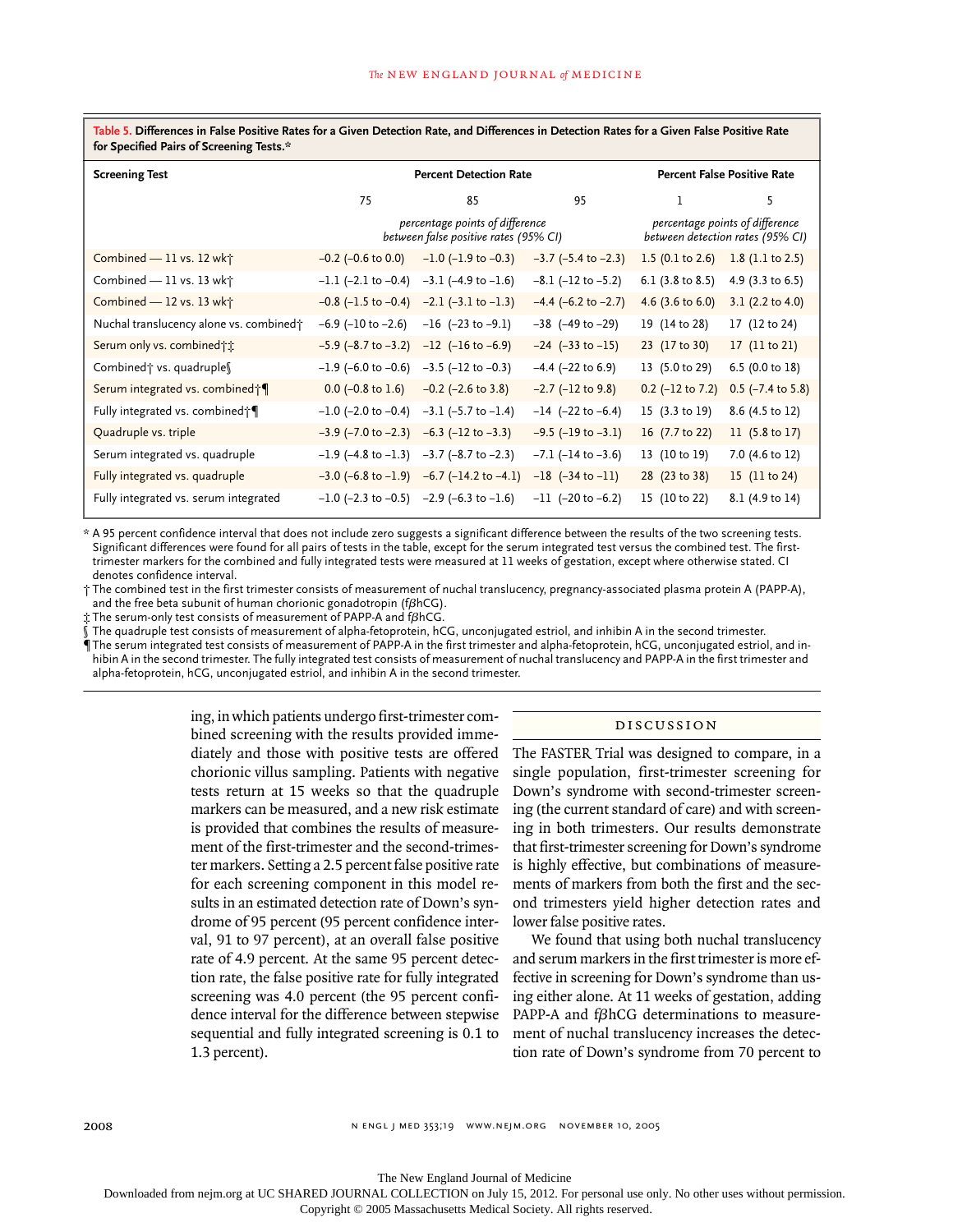87 percent, at a 5 percent false positive rate (Table 4). The differences observed between combined screening and measurement of either nuchal translucency or serum markers alone are clinically significant and support the use of first-trimester combined screening for risk assessment. The only exception may be in the case of multiple gestations (which were excluded from the present study), in which serum markers are difficult to interpret and nuchaltranslucency measurements may allow for fetusspecific risk calculation.

Although the effectiveness of screening by measurement of f*b*hCG appeared to improve between 11 and 13 weeks, the effectiveness of screening by measurement of nuchal translucency or PAPP-A declined over this interval, so that screening at 11 weeks resulted in better detection rates overall. Other screening programs that use first-trimester markers, such as integrated or sequential screening, will also be subject to degradation in performance if the first-trimester component is delayed until 13 weeks. Estimates of risk based on gestational age-specific measurements will be more accurate than estimates based on measurements taken during the period from 11 through 13 weeks as a whole.

Ultrasonography for the measurement of nuchal translucency can be a difficult technique to perform consistently well, as evidenced by the 7 percent rate of failed or suboptimal imaging in our study. A recent U.S. study suggested a rate of failure to obtain an image of only 0.5 percent, but no data were provided on image quality.5 However, the detection rate of Down's syndrome by measurement of nuchal translucency appeared lower than in the present study (79 percent, at a 5 percent false positive rate).<sup>5</sup> This suggests that quality assurance, as performed by us, may contribute to improved screening performance.

Second-trimester quadruple screening had a higher false positive rate than first-trimester combined screening performed at 11 or 12 weeks. The estimated performance based on week-specific measurements indicated an advantage of combined screening over quadruple screening if the first-trimester measurements are obtained at 11 weeks, but not if they are obtained later.

In our study, the first-trimester results were not released until the completion of second-trimester screening so as to allow an unbiased comparison of the two approaches. Since fetuses with septated cystic hygroma are at particularly high risk for fetal

aneuploidy, patients with this finding were immediately informed and offered chorionic villus sampling, and they were not included in our calculation of risks.16 Thus, our estimates of screening performance apply only to pregnancies without cystic hygromas.

Measurement of a combination of markers in both the first and the second trimesters provides the best screening performance. We studied the performance of two types of integrated screening (involving measurement of markers at different gestational ages, but provision of a single result after all testing is complete)<sup>8</sup>: the fully integrated model, which incorporates first-trimester nuchal-translucency measurements, and the serum integrated model, which does not. A single prospective nested case–control study from Europe found Down's syndrome detection rates of 94 percent for fully integrated screening and 87 percent for serum integrated screening, at a 5 percent false positive rate.7,17 In the current study, fully integrated screening performed significantly better than either firsttrimester combined screening or second-trimester quadruple screening alone. Serum integrated screening performed similarly to first-trimester combined screening and may be a useful alternative in situations in which staff appropriately trained in assessing nuchal translucency are not available. The differences between screening tests were less apparent if the false positive rate was set at 5 percent (as has been commonly adopted) rather than 1 percent, because the detection rates of all the tests are relatively high.

A major disadvantage of integrated screening is that it precludes the performance of chorionic villus sampling for early definitive diagnosis. With independent sequential screening, first-trimester combined-screening results are provided immediately, and women with positive results may choose to undergo chorionic villus sampling. Women with negative results return for quadruple screening, the results of which are interpreted without reference to the first-trimester results. Our results indicate a high false positive rate (11 percent, for a 94 percent detection rate) and reduced accuracy with such a strategy and thus suggest that it should not be used.

Stepwise sequential screening, in contrast, keeps the false positive rate low and provides early results to women with a positive test, but it combines the results of both the first-trimester and the secondtrimester measurements into a final second-trimes-

2009

The New England Journal of Medicine

Downloaded from nejm.org at UC SHARED JOURNAL COLLECTION on July 15, 2012. For personal use only. No other uses without permission.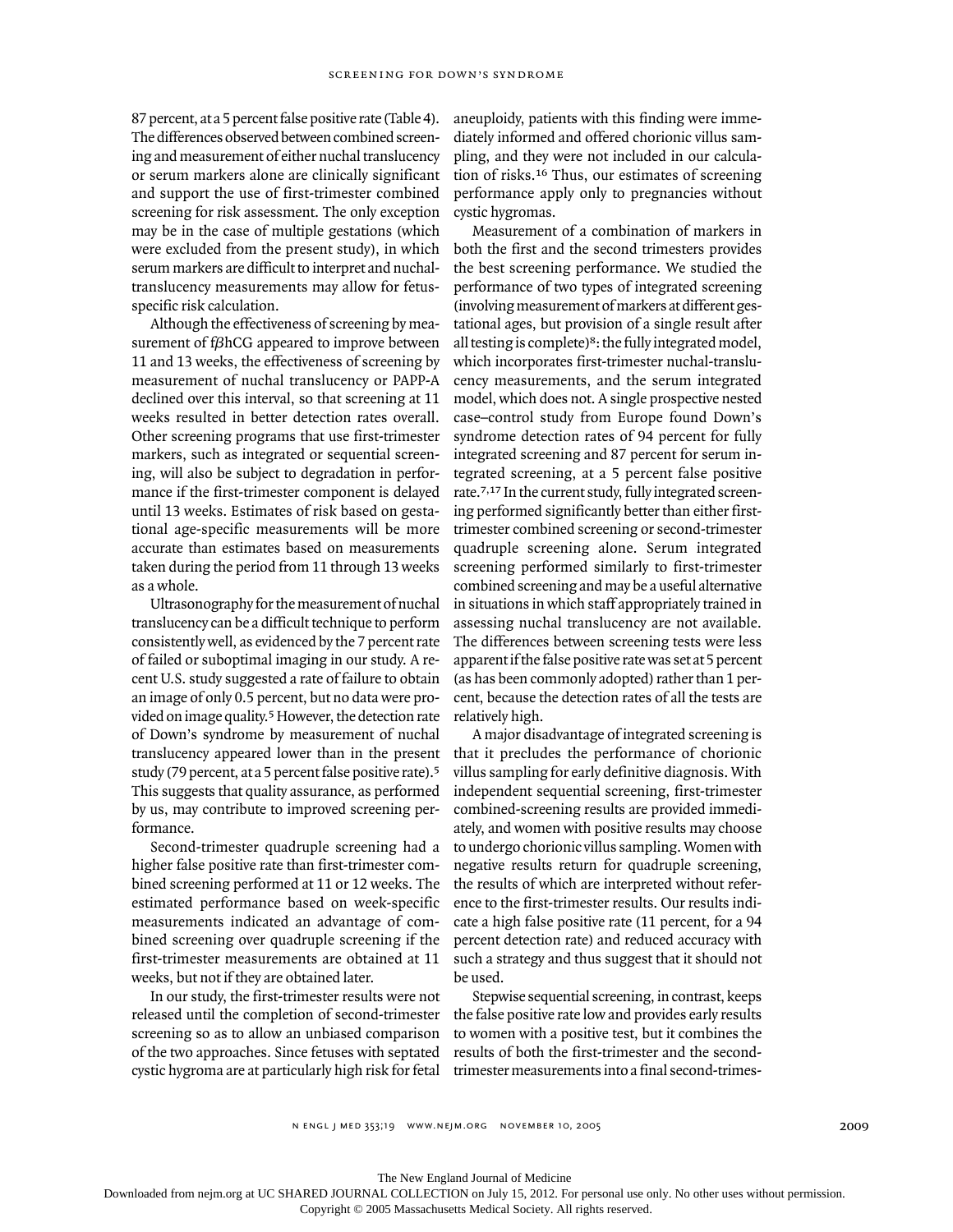ter risk assessment. With first-trimester combined screening at 11 weeks, and a false positive rate of each component set at 2.5 percent, stepwise sequential screening resulted in a high detection rate of Down's syndrome, similar to that obtained by fully integrated screening, although with a slightly higher false positive rate. The sequential approach described here is simply one example of sequential testing. (Setting different false positive rates would result in different yields.) Further research is needed to determine the most effective method of sequential screening and to compare it with other screening programs.

In conclusion, when there is appropriate quality control for measurement of nuchal translucency, first-trimester combined screening is a powerful tool for the detection of Down's syndrome. Stepwise sequential screening and fully integrated screening are both associated with high detection rates and acceptable false positive rates; the advantage of earlier diagnosis associated with sequential screening must be weighed against the lower false positive rate obtained with integrated screening. Consideration of the costs associated with different strategies and of patient preferences will help guide the choice between these approaches.

Supported by grants from the National Institutes of Health and the National Institute of Child Health and Human Development (RO1 HD 38652 and M01 RR 00054).

Drs. Canick and Wald hold international and U.S. patents for unconjugated estriol as a marker in prenatal screening for Down's syndrome (for example, U.S. patents 5506150 and 5605843, issued on April 9, 1996, and February 25, 1997, respectively). Dr. Nyberg reports having received lecture fees from GeneCare. Dr. Timor-Tritsch reports having received lecture fees from General Electric Medical Ultrasound and having received ultrasound equipment support from Philips Ultrasound. Dr. Bianchi reports holding equity ownership in, and receiving grant support from, Living Microsystems, and also reports having received lecture fees from Ross Products. Dr. Lambert-Messerlian reports having served as a consultant to Diagnostic Systems Laboratories. Dr. Wald holds patents for the integrated screening test for Down's syndrome using first- and secondtrimester markers together as a single test (integrated screening) (for example, U.S. patent 6573103, issued on June 3, 2003). Dr. Wald is also a director of Logical Medical Systems, which makes Alpha, the interpretative software used for the Down's syndrome risk calculation in FASTER, and he is a director of Intema, which licenses the integrated screening test. Dr. Canick reports having served as a consultant to, and having received grant support from, Diagnostic Systems Laboratories.

#### **appendix**

The members of the FASTER Research Consortium were as follows: K. Welch and R. Denchy, Columbia University, New York; F. Porter, M. Belfort, B. Oshiro, L. Cannon, K. Nelson, C. Loucks, and A. Yoshimura, University of Utah, Salt Lake City, and Intermountain Health Care Perinatal Centers, Salt Lake City, Provo, and Ogden; D. Luthy and S. Coe, Swedish Medical Center, Seattle; D. Schmidt and J. Esler, William Beaumont Hospital, Royal Oak, Mich.; G. Hankins, G. Saade, and J. Lee, University of Texas Medical Branch, Galveston; K. Eddleman and Y. Kharbutli, Mount Sinai Medical Center, New York; I. Merkatz and S. Carter, Montefiore Medical Center, Bronx, N.Y.; J. Hobbins and L. Schultz, University of Colorado Health Science Center, Denver; M. Paidas and J. Borsuk, New York University Medical Center, New York; B. Isquith and B. Berlin, Tufts University, Boston; C. Duquette, Brown University, Providence, R.I.; R. Baughman, University of North Carolina, Chapel Hill; J. Hanson and F. de la Cruz, National Institute of Child Health and Human Development, Bethesda, Md.; T. Tripp, D. Emig, and L. Sullivan, DM-STAT, Medford, Mass.; J. Bestwick, Wolfson Institute of Preventive Medicine, London. **Independent Ultrasound Quality Assurance Committee:** A. Abuhamad, Eastern Virginia Medical School, Norfolk; and J. Copel, Yale University School of Medicine, New Haven, Conn. **Independent Data-Monitoring Committee:** J. Goldberg, California Pacific Medical Center, San Francisco; J. Haddow, Foundation for Blood Research, Scarborough, Me.; A. Hogge, Magee-Women's Hospital, Pittsburgh; and M. Mennuti, University of Pennsylvania, Philadelphia.

#### **references**

**1.** Nicolaides KH, Azar G, Byrne D, Mansur C, Marks K. Fetal nuchal translucency: ultrasound screening for chromosomal defects in first trimester of pregnancy. BMJ 1992;304:867-9.

**2.** Snijders RL, Noble P, Sebire N, Souka A, Nicolaides KH. UK multicenter project on assessment of risk of trisomy 21 by maternal age and fetal nuchal-translucency thickness at 10-14 weeks of gestation. Lancet 1998; 352:343-6.

**3.** Wald NJ, Hackshaw AK. Combining ultrasound and biochemistry in first-trimester screening for Down's syndrome. Prenat Diagn 1997;17:821-9.

**4.** Malone FD, D'Alton ME. First-trimester sonographic screening for Down syndrome. Obstet Gynecol 2003;102:1066-79.

**5.** Wapner R, Thom E, Simpson JL, et al. First-trimester screening for trisomies 21 and 18. N Engl J Med 2003;349:1405-13.

**6.** Egan JF, Kaminsky LM, DeRoche ME, Barsoom MJ, Borgida AF, Benn PA. Antenatal Down syndrome screening in the United States in 2001: a survey of maternal-fetal medicine specialists. Am J Obstet Gynecol 2002;187:1230-4.

**7.** Wald NJ, Rodeck C, Hackshaw AK, Walters J, Chitty L, Mackinson AM. First and second trimester antenatal screening for Down's syndrome: the results of the Serum, Urine and Ultrasound Screening Study (SURUSS). Health Technol Assess 2003;7: 1-77.

**8.** Wald NJ, Watt HC, Hackshaw AK. Integrated screening for Down's syndrome on the basis of tests performed during the first and second trimesters. N Engl J Med 1999; 341:461-7.

**9.** Wright D, Bradbury I, Benn P, Cuckle H, Ritchie K. Contingent screening for Down syndrome is an efficient alternative to nondisclosure sequential screening. Prenat Diagn 2004;24:762-6.

**10.** Hadlock FP, Shah YP, Kanon DJ, Lindsey JV. Fetal crown-rump length: reevaluation of relation to menstrual age (5-18 weeks) with high-resolution real-time US. Radiology 1992;182:501-5.

**11.** Morris JK, Mutton DE, Alberman E. Revised estimates of the maternal age specific live birth prevalence of Down's syndrome. J Med Screen 2002;9:2-6.

**12.** Wald N, Hackshaw A. Tests using multiple markers. In: Wald N, Leck I, eds. Antenatal and neonatal screening. 2nd ed. Oxford, England: Oxford University Press, 2000:23- 57.

**13.** Wald NJ, Hackshaw AK, George LM. Assay precision of serum alpha fetoprotein in antenatal screening for neural tube defects and Down's syndrome. J Med Screen 2000;7: 74-7. [Erratum, J Med Screen 2000;7:168.]